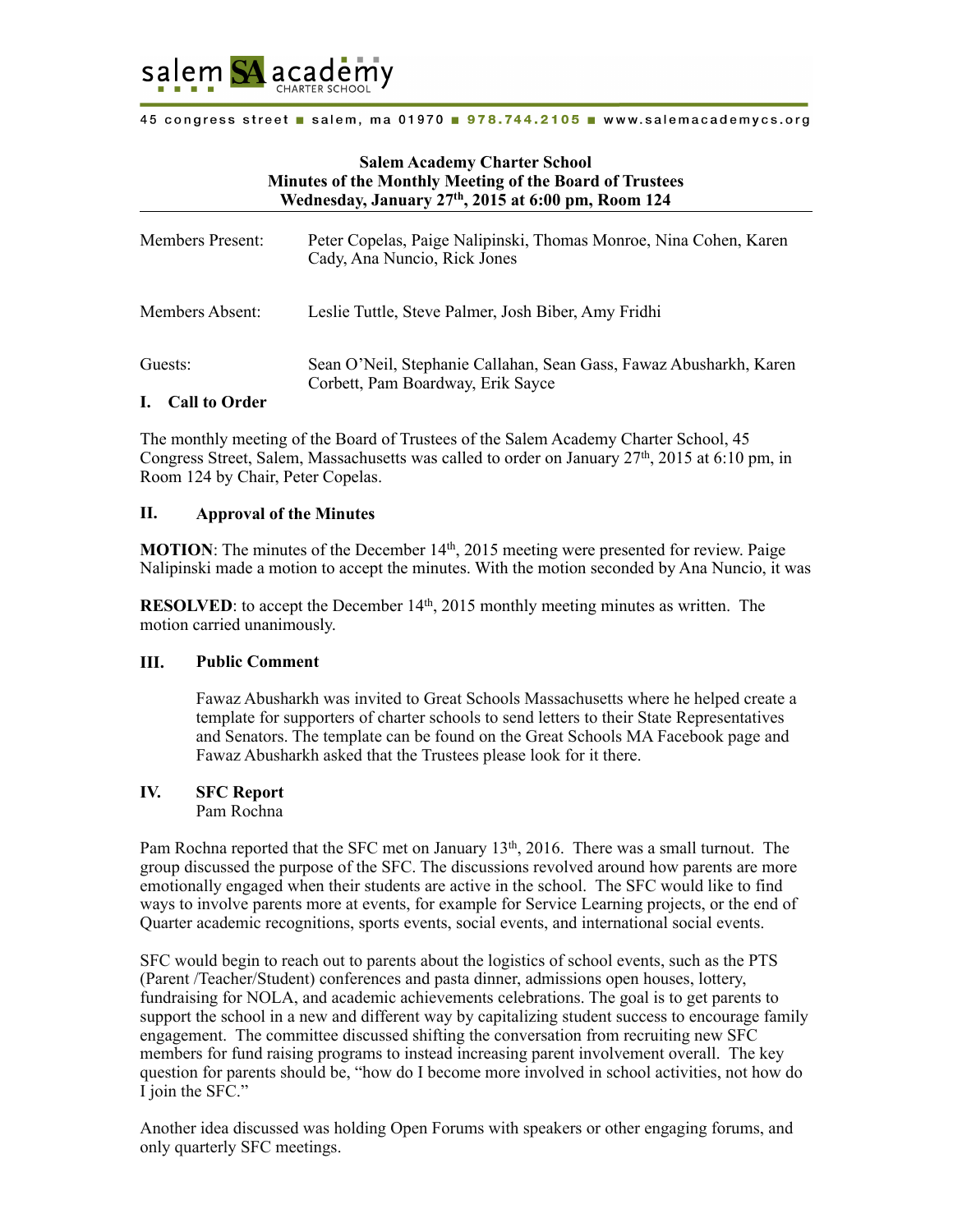

The committee is still discussing fundraising and what it will fund. The members did agree that the SFC should continue to provide support for teacher appreciation and for the Family Picnic.

The next SFC meeting is scheduled for Tuesday February 2nd, 2016.

Peter Copelas commented that there seems to be a slight shift and that it all sounds promising for increasing parent participation.

# **V. New Business**

A. ECCF Institute for Trustees, March 19

The ECCF Institute for Trustees is intended to assist nonprofits to function more effectively. It is held every spring and SACS consistently sends a number of Trustees to the event. Any interested Trustees should contact Sean O'Neil by Friday, February 5.

# **VI. Head of School / Principal Report**

Stephanie Callahan / Sean Gass

Stephanie Callahan reported on ANet news. Two Learning Walks will take place at SACS this spring, where people outside of ANet will come to SACS to look at literacy practices in the Lower School and on coaching strategies, especially around text dependent questioning. Our teachers are shifting lessons to be more text-based, with a focus on supporting facts and evidence on tests, instead of "feeling" questions.

Next week, the Lower School will be taking their interim ANet assessment. This will be the first time that the whole school will be using the new Chromebooks at the same time. This session will help get ready for PARCC, as it is a bit of a dress rehearsal for the May exams.

In the Lower School, our math scores are strong this year. ELA scores are solid as well. Our students continue to perform in the top 5% of the network consistently. The ANet network has doubled in size this year and we are ranked 7 out of 137 schools nationwide.

## Upper School

Sean Gass reported on the PSAT data. The College Board was late reporting data this year. The PSAT was realigned this year to focus on evidence based reading and writing, which makes it now more in line with the new SAT. Our students scored below the state and nation overall in grades 10 and 11. In grade 10, our mean score was 891, compared to 956 in MA and 932 nationally. In grade 11, our mean score was 929, compared to 1011 in MA and 1010 nationally. Clearly there is room for improvement. In addition, last year's results were better. At this time, the Upper School needs to figure out why we aren't showing improvement.

Stephanie Callahan added that for this  $11<sup>th</sup>$  grade class, math has always been a struggle. She reported that targeted intervention actually began for this grade back in  $7<sup>th</sup>$  grade, with support from the Amelia Peabody Grant.

Sean Gass added that the Upper School is also looking at other measurement tools going forward.

Thomas Monroe asked when the Upper School teachers begin working with students on college essay writing. Sean Gass explained that they begin the process with our College Counselor, Melissa Lassen, in Grade 11. Reflective writing begins in Grade 9. In addition, Stephanie Callahan added that writing in the  $8<sup>th</sup>$  grade curriculum is identity based.

Peter Copelas asked if Sean Gass is worried about test fatigue for students.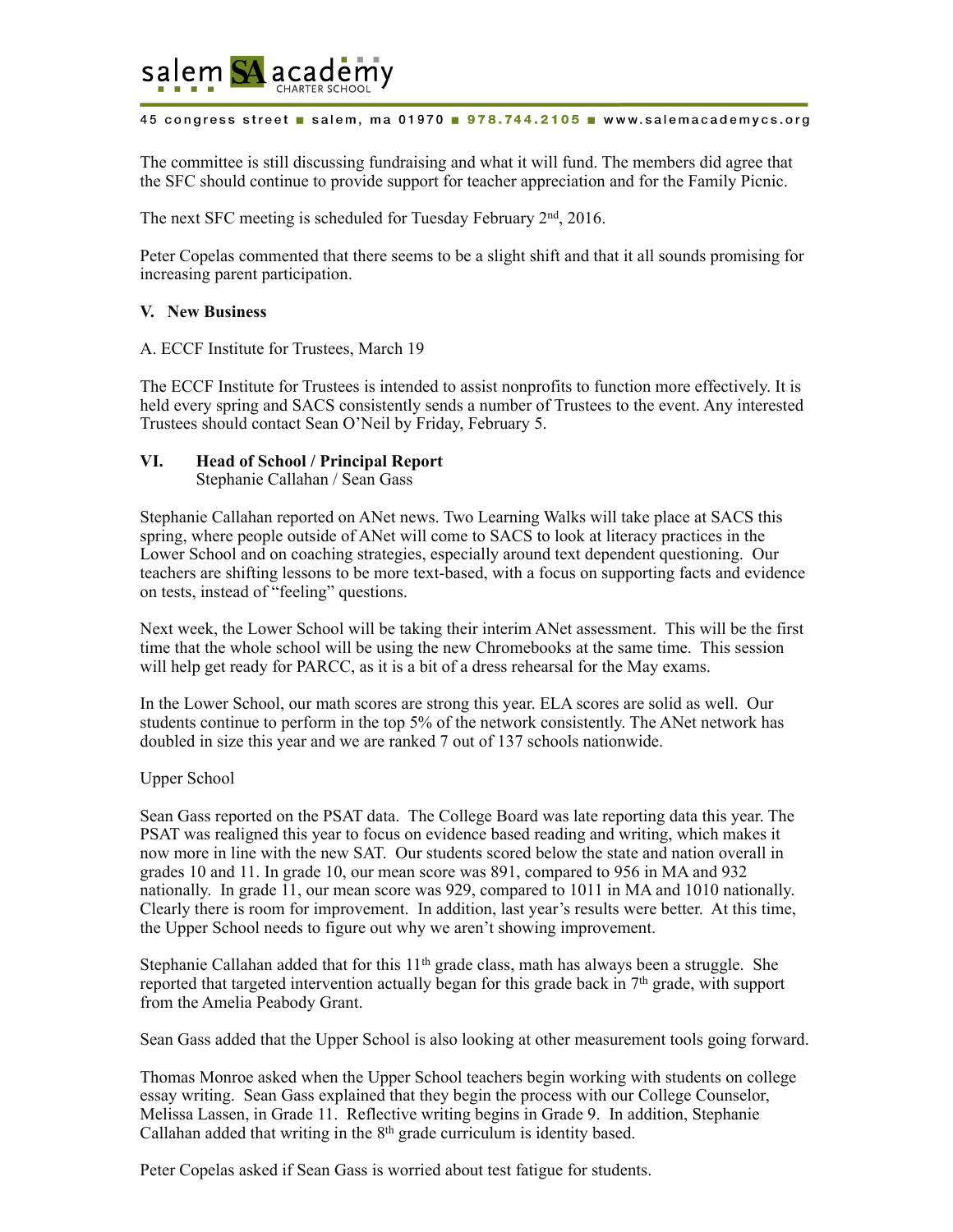

Sean Gass replied that we have only MCAS in Upper School now, so the testing process is not like years in the past. However, it is a concern and we need to explore options further.

## College Report

Sean Gass reported that 43 students of 46 will graduate. Two students were not on track from the beginning of the year. 100% of students have applied to colleges, with an average of 7 applications per student. 27 out of 44 students have already been accepted to college.

## Staffing

We have hired two new temporary Special Education teachers to work with two of our current atrisk students. We also welcomed three student teachers to the Upper School -- two from Salem State University and 1 from Gordon College.

Stephanie Callahan reported that the technology teacher position remains unfilled. We are rethinking the position for next year to possibly include increasing STEM, robotics and computer science in the Lower School. Peter Copelas asked if the administration has decided to focus on more of a teaching person that a technology expert. Stephanie Callahan responded that we believe we are in very good shape with the technology and we are functioning well with the new Chromebooks. There seems to be less of a need for an integration specialist – instead a solid IT teacher is needed in addition.

# Professional Development

This year, our first full back to school was January 4<sup>th</sup>. We will hold one more professional development day this week. Part of the process includes looking at trends, at-risk interventions, and grading and in US. The Lower School is looking at ANet results and trends as well.

## Staff Survey

Our staff completed their mid-year surveys. Stephanie Callahan reported an overall upward trend in results, which affirms a general feeling of a positive staff culture this year. The Administrative Team continues to reflect on how staff can best be supported.

# Calendar

Stephanie Callahan reported on a number of activities. Our basketball season is well underway. All home games are taking place at the JCC in Marblehead and have been well attended. The Dance Team performs at the games as well.

Our upcoming play this year is Alice in Wonderland, which will take place in March.

Our Lower School winter trips are coming up next month. The 6<sup>th</sup> grade will go to Boston to skate. The  $7<sup>th</sup>$  grade will go tubing, and the  $8<sup>th</sup>$  grade will go skiing and snowboarding. These opportunities always offer team building and a chance for many students to explore out of their comfort zone.

Ana Nuncio asked if SACS is participating in Salem Schools programs on cultural orientation. Stephanie Callahan said she will look into it.

# **VII. Executive Director Report**

Sean O'Neil

## Trustees

We are interested in including more interaction between Trustees and school events and activities overall. Please let Sean O'Neil know any time you would like to visit, or would like to speak at or participate in meetings. More participation by Trustees is welcome.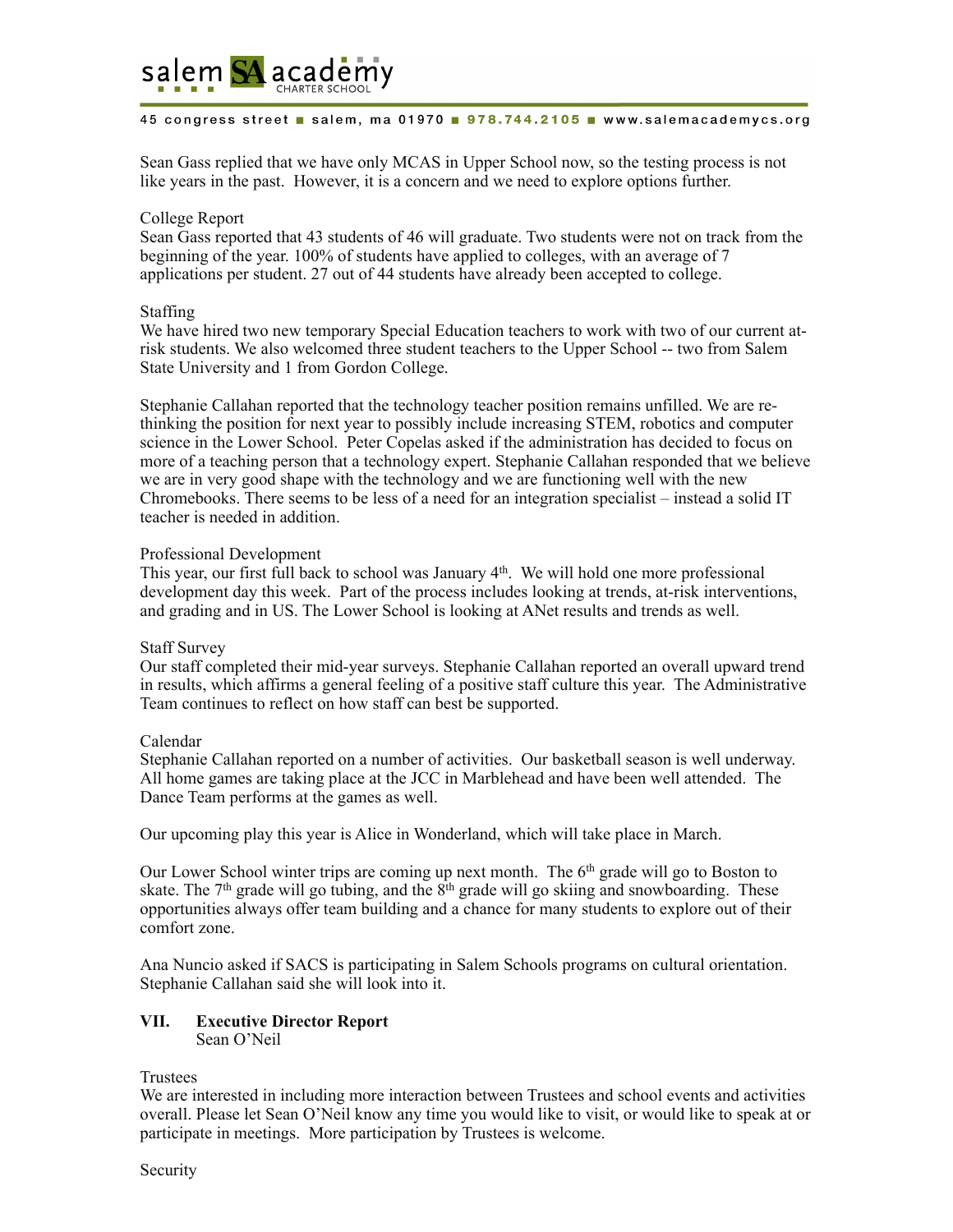

Security is still a focus for us and we are taking continued steps to prepare. Our entire staff recently participated in ALICE training (Alert, Lockdown, Inform, Counter, Evacuate), which is a national organization protocol for safely in schools. It is a system of communication and alert, with clarification on what to do to survive in the event of an attack. All members of the staff took an on-line course and test. Following that process, the Salem Police gave a presentation to the full staff. The next step includes a walk through by police and then discussion of how to bring this model to students.

Thomas Monroe asked if all staff attended. Sean O'Neil replied that all staff and teachers did participate.

## Enrollment

Our enrollment is back up to 422, which includes two new 8th grade students. Approximately 30 people attended the January  $20<sup>th</sup>$  Admissions Open House. We currently have  $120$  new candidates for next year, which is a slight increase from last year, and we are continuing to see a steady increase in applications each year.

#### The State House

The Massachusetts Charter Schools Association goal for the last few years has been to lift the cap on charter schools. Currently, enrollment in a charter school cannot take over 9% of a district's budget – unless it is a failing district. Only then, and if the charter school is a proven provider, it can take up to 18% of the district's student population. Our increase in enrollment was based on this formula. Only 4% of students in Massachusetts attend charter schools. There are 81 charter schools in MA. The state allows for 120. The Association wants to lift caps. Mayor Walsh and Governor Baker support lifting caps. There is concern and pushback from teachers unions, however.

Great Schools MA is currently backing efforts to support the cap increase. Unions and opponents of charter schools claim that money is taken away from districts and that charter school select top students only. The opposition also wants to change the funding formula for charter schools, which would put funding in a volatile and unpredictable situation. The Mass Charter School Association is not willing to sacrifice chapter 70 funding.

Mr. O'Neil then displayed the ESE Charter Schools Office website citing the multitude of data the Department uses to hold charter schools accountable, and he illustrated the CHART dashboard prepared by the Department of Elementary and Secondary Education comparing each individual school's demographics with comparable schools in the Commonwealth.

## **VIII. Committee Reports**

- A. Finance Committee
- Thomas Monroe

The End of Year report will reflect less than expected in terms of student income, but other changes to the budget will allow it to still be balanced. Staff changes have altered numbers as well, but without any reduction in totals budgeted funds.

Professional fees are being adjusted for Veracross and the School Brains transition.

There are costs associated with equipment maintenance, including a smart board purchase versus fixing it, which would have been more costly. Additional Chromebooks were purchased and that was added to capital purchases.

B. Education Committee Amy Slate